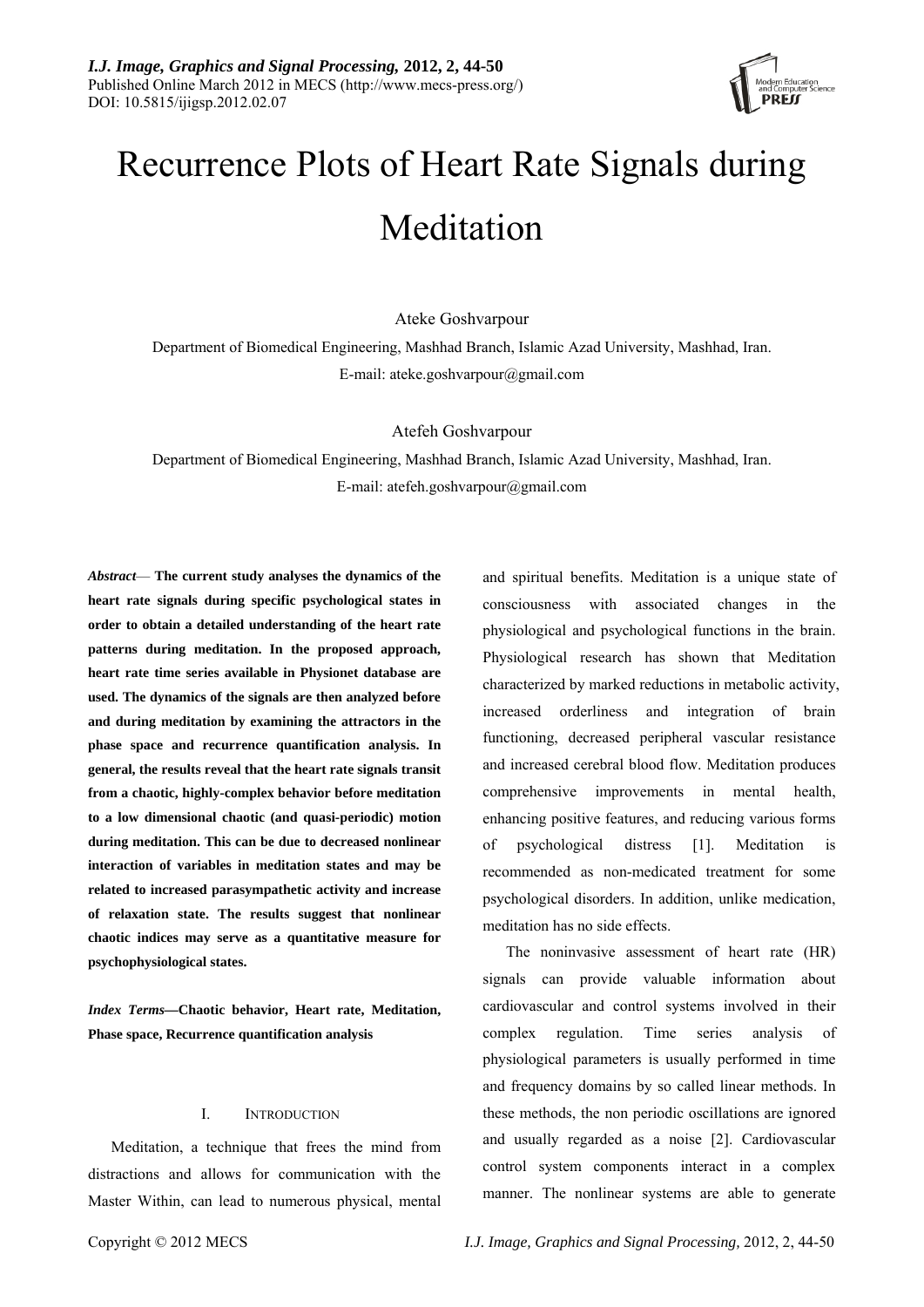complex signals that cannot be distinguished from noise II. BACKGROUND using linear tools. Therefore, there is an effort to apply nonlinear analysis in cardiovascular signals [2,3].

Recurrence is a fundamental property of dynamical systems, which can be exploited to characterize the system's behavior in phase space. A powerful tool for their visualization and analysis called recurrence plot was introduced by Henri Poincare in the late 1980's [4]. In 1987, Eckmann et al. [5] introduced the method of recurrence plots (RPs) to visualize the recurrences of dynamical systems. In recent years, RPs found a wide range of applications in the time series analysis of nonstationary and chaotic phenomena. For instance, RPs have been used in the analysis of biological systems including neuronal spike trains [6], electromyographic data [7,8], intracranial electroencephalogram (EEG) recordings [9-13] or other neuronal signals [14], electrocardiograms recording [15], protein folding [16], deoxyribonucleic acid (DNA) sequences [17], nonlinear phenomena in voice production [18,19] measurements based on eye movements [20], postural fluctuations [21] and to monitor disease [22]. The popularity of RPs lies in the fact that their structures are visually appealing, and that they allow for the investigation of high dimensional dynamics by means of a simple two dimensional plot.

The aim of this paper is to apply the recurrence plots to analyze heart rate signals during meditation. Here the nonlinear analysis is used to extract information about the system from the heart rate signals by introducing entropy, an indicator based on the analysis of patterns recurrent in the signal.

The paper is organized as follows: At first, the heart rate signals which are used in this study are described briefly. Then, the recurrence plots and recurrence quantification analysis which are applied in the data set are explained. Finally, the results of the analysis are reported, and the conclusion is stated.

#### *A. Data selection*

This study involves heart rate signals of subjects prior and during meditation from Physionet database [23]. These two types of signals are shown in Figure 1. Subjects were considered to be at an advanced level of meditation training. The Chi meditators [23], were all graduate and post-doctoral students. They were also relative novices in their practice of Chi meditation, most of them having begun their meditation practice about 1– 3 months before this study. The subjects were in good general health and did not follow any specific exercise routines.

The eight Chi meditators, 5 women and 3 men (age range 26–35, mean 29 years), wore a Holter recorder for about 10 hours during which time they went about their ordinary daily activities. At approximately 5 hours into the recording each of them practiced one hour of meditation. Meditation beginning and ending times were delineated with event marks.

During these sessions, the Chi meditators sat quietly, listening to the taped guidance of the Master. The meditators were instructed to breathe spontaneously while visualizing the opening and closing of a perfect lotus in the stomach. The meditation session lasted about one hour. The sampling rate was 360 Hz. Analysis was performed offline and meditation beginning and ending times were delineated with event marks.

#### *B. Recurrence plot*

The method of recurrence plots (RP) was firstly introduced to visualize the time dependent behavior of the dynamics of systems, which can be pictured as a trajectory

$$
\vec{x}(t) = \vec{x}_i \in \mathfrak{R}^n \ (i = 1, \cdots, N, t = i\Delta t)
$$
 (1)

where  $\Delta t$  is the sampling rate in the n-dimensional phase space [5]. It represents the recurrence of the phase space trajectory to a certain state, which is a fundamental property of deterministic dynamical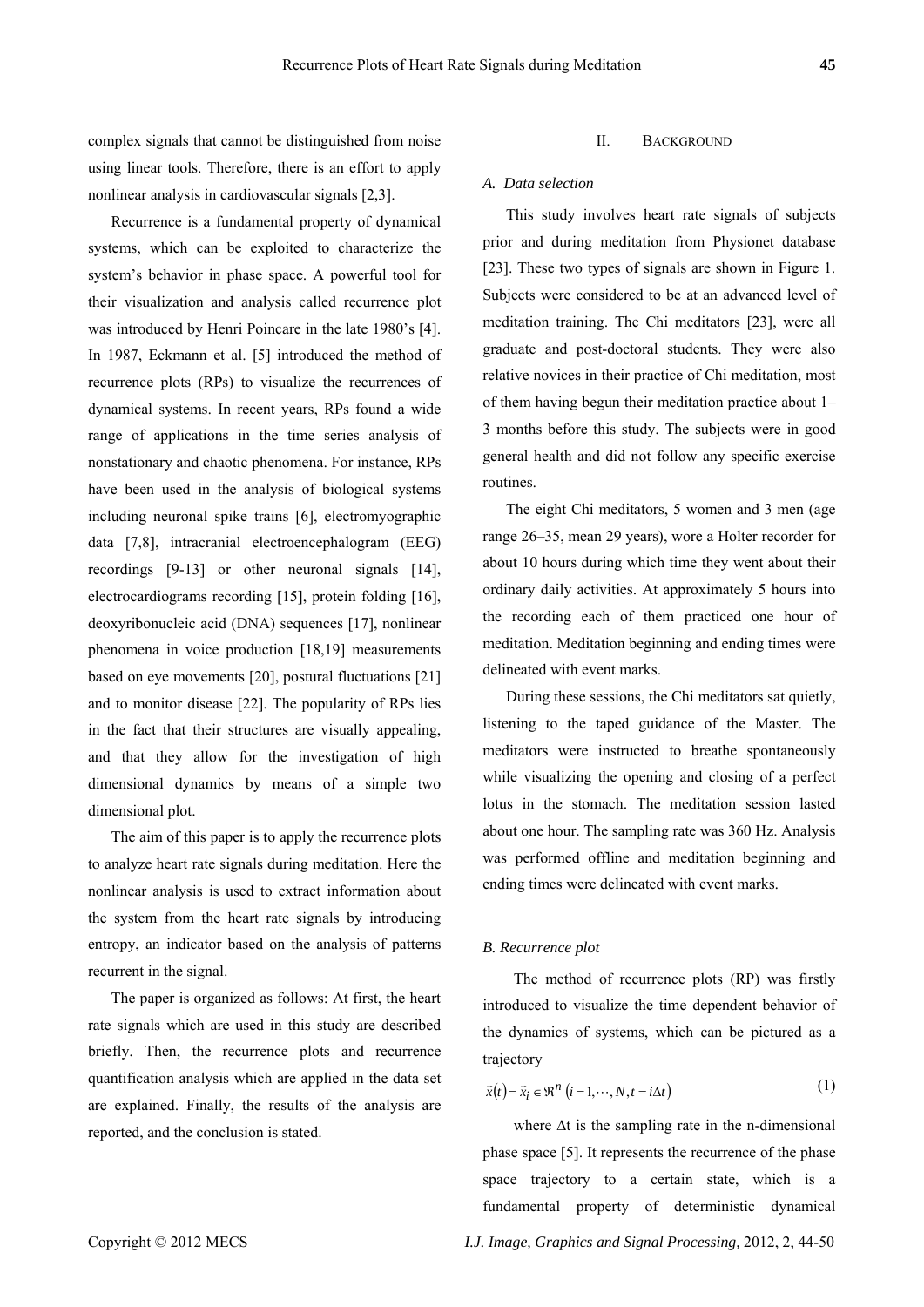systems. The main step of this visualization is the calculation of the N×N-matrix

$$
R_{i,j} := \Theta \bigg( \varepsilon - \bigg| \vec{x}_i - \vec{x}_j \bigg| \bigg), \quad i, j = 1 \cdots N \tag{2}
$$

where  $\varepsilon$  is a threshold distance,  $|| \cdot ||$  a norm (e. g. L2 or L∞ norm) and  $\Theta(x)$  the Heaviside function. The phase space vectors for one-dimensional time series ui from observations can be reconstructed by using the Taken's time delay method [24]  $\vec{x}_i = (u_i, u_{i+\tau}, \dots, u_{i+(m-1)\tau})$  with dimension m and delay τ, whereby the dimension m can be estimated by using methods based on false nearest neighbors [25]. The binary values in Ri, j can be simply visualized by a matrix plot with the colors black (1) and white (0).

A crucial parameter of an RP is the threshold ε. Therefore, special attention has to be required for its choice. If  $\varepsilon$  is chosen too small, there may be almost no recurrence points and nothing about the recurrence structure of the underlying system can be understood. On the other hand, if  $\varepsilon$  is chosen too large, almost every point is a neighbor of every other point, which leads to a lot of artifacts. A too large ε includes also points into the neighborhood which are simple consecutive points on the trajectory [26]. This effect is called tangential motion and causes thicker and longer diagonal structures in the RP as they actually are. Hence, the compromise value of ε must be found. Moreover, the influence of noise can entail choosing a larger threshold, because noise would distort any existing structure in the RP. At a higher threshold, this structure may be preserved.

Several "rules of thumb" for the choice of the threshold ε have been advocated in the literature, e.g., a few per cent of the maximum phase space diameter has been suggested [27]. Furthermore, it should not exceed 10% of the mean or the maximum phase space diameter [28,29].

The recurrence plot exhibits characteristic in largescale and small-scale patterns which are caused by typical dynamical behavior [5,30], e. g. diagonals (similar local evolution of different parts of the trajectory) or horizontal and vertical black lines (state does not change for some time). Recently introduced extensions to cross recurrence plots use the diagonal structures and their distortions, respectively, for finding similarities and time transfer functions between two different systems [31,32].

Zbilut and Webber have developed the recurrence quantification analysis (RQA) to quantify RP [29]. They defined measures using the recurrence point density and diagonal structures in the recurrence plot, e.g. the recurrence rate (RR) (percent recurrences, density of recurrence points), the determinism (DET) (ratio of recurrence points forming diagonal structures to all recurrence points) and the maximal length of diagonal structures  $(L_{max})$  (or their averaged length L). A theoretical approach to the RQA including the effect of observational noise was recently published by Thiel et al. [33].

Trulla et al. [34] have applied the RQA in order to find transitions in dynamical systems. They have shown that the RQA measures are able to find transitions between chaoses and order (periodical states). But they could not find chaos-chaos transitions, which are very typical in dynamical systems.

## *B. Measures of complexity (recurrence quantification analysis, RQA)*

The visual interpretation of RPs requires some experience. A quantification of the obtained structures is necessary for a more objective investigation of the considered system. In order to go beyond the visual impression yielded by RPs, several measures of complexity which quantify the small-scale structures in RPs, have been proposed in [16,29,30] and are known as recurrence quantification analysis (RQA). These measures are based on the recurrence point density and the diagonal and vertical line structures of the RP.

The measures are based on the histogram  $P(\varepsilon, 1)$  of diagonal lines of length l.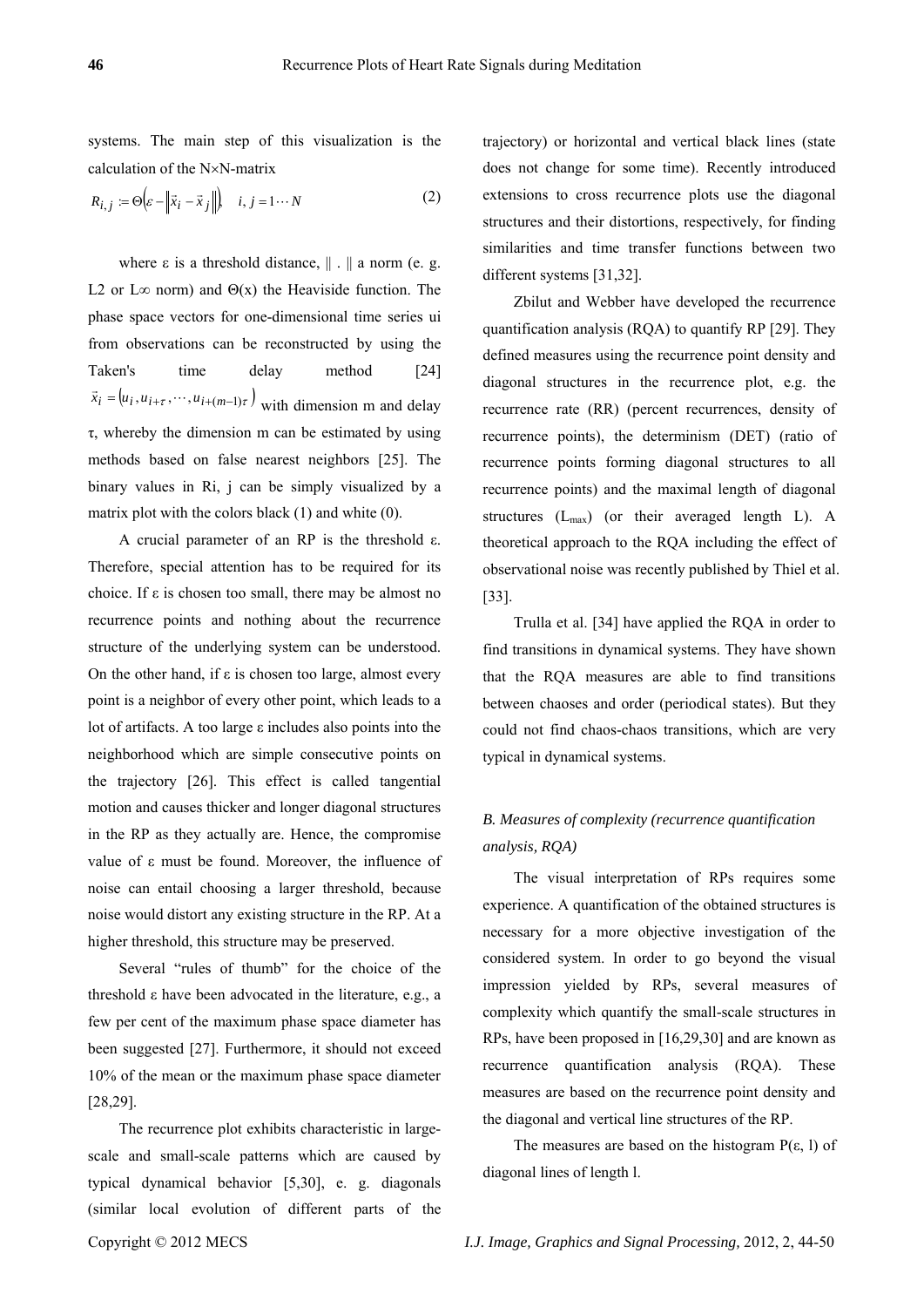$$
P(\varepsilon, l) = \sum_{i,j=1}^{N} (1 - R_{i-1, j-1}(\varepsilon))(1 - R_{i+1, j+1}(\varepsilon)) \prod_{k=0}^{l-1} R_{i+k, j+k}(\varepsilon)
$$
(3)

In the following, for the sake of simplicity, the symbol  $\varepsilon$  is omitted from the RQA measures (i.e. P(l)= $P(\varepsilon, 1)$ ).

Processes with uncorrelated or weakly correlated, stochastic or chaotic behavior cause none or very short diagonals, whereas deterministic processes cause longer diagonals and less single, isolated recurrence points.

The measure entropy refers to the Shannon entropy of the probability  $p(1) = P(1)/N1$  to find a diagonal line of exactly length l in the RP.

$$
ENTER = -\sum_{l=l_{\min}}^{N} P(l) \ln p(l) \tag{4}
$$

ENTR reflects the complexity of the RP in respect of the diagonal lines, e.g. for uncorrelated noise the value of entropy is rather small, indicating its low complexity. The threshold  $l_{\min}$  excludes the diagonal lines which are formed by the tangential motion of the phase space trajectory. A diagonal line of length l means that a segment of the trajectory is rather close during l time steps to another segment of the trajectory at a different time; thus these lines are related to the divergence of the trajectory segments.

In this study, recurrence quantification analysis is done using MATLAB Toolbox [35].

#### *D. Statistical analysis*

In this study, the t-test of the null hypothesis that data in the vector x are a random sample from a normal distribution with mean 0 and unknown variance, against the alternative that the mean is not 0 is performed. The result of the test is returned in p-value. P-value $\rightarrow$ 0 indicates a rejection of the null hypothesis at the 5% significance level ( $p$ <0.05). P-value→1 indicates a failure to reject the null hypothesis at the  $5\%$ significance level.

#### III. RESULTS

Heart rate signals (before and during meditation) are shown in Figure 1. During meditation signals become more periodic and their chaotic behavior was decreased. According to Figure 1, total HR oscillation amplitude increased significantly during meditation.



Figure 1. Heart rate time series (three minutes): (top) before meditation (bottom) during meditation.

In this study, parameters described in the previous section were calculated for heart rate data before and during meditation. The recurrence threshold is chosen 0.2 which is considered to be less than 10% of the maximum phase space diameter and the delay is equal to 1.

The 3-dimensional phase space trajectory of heart rate signals are shown in Figure 2.

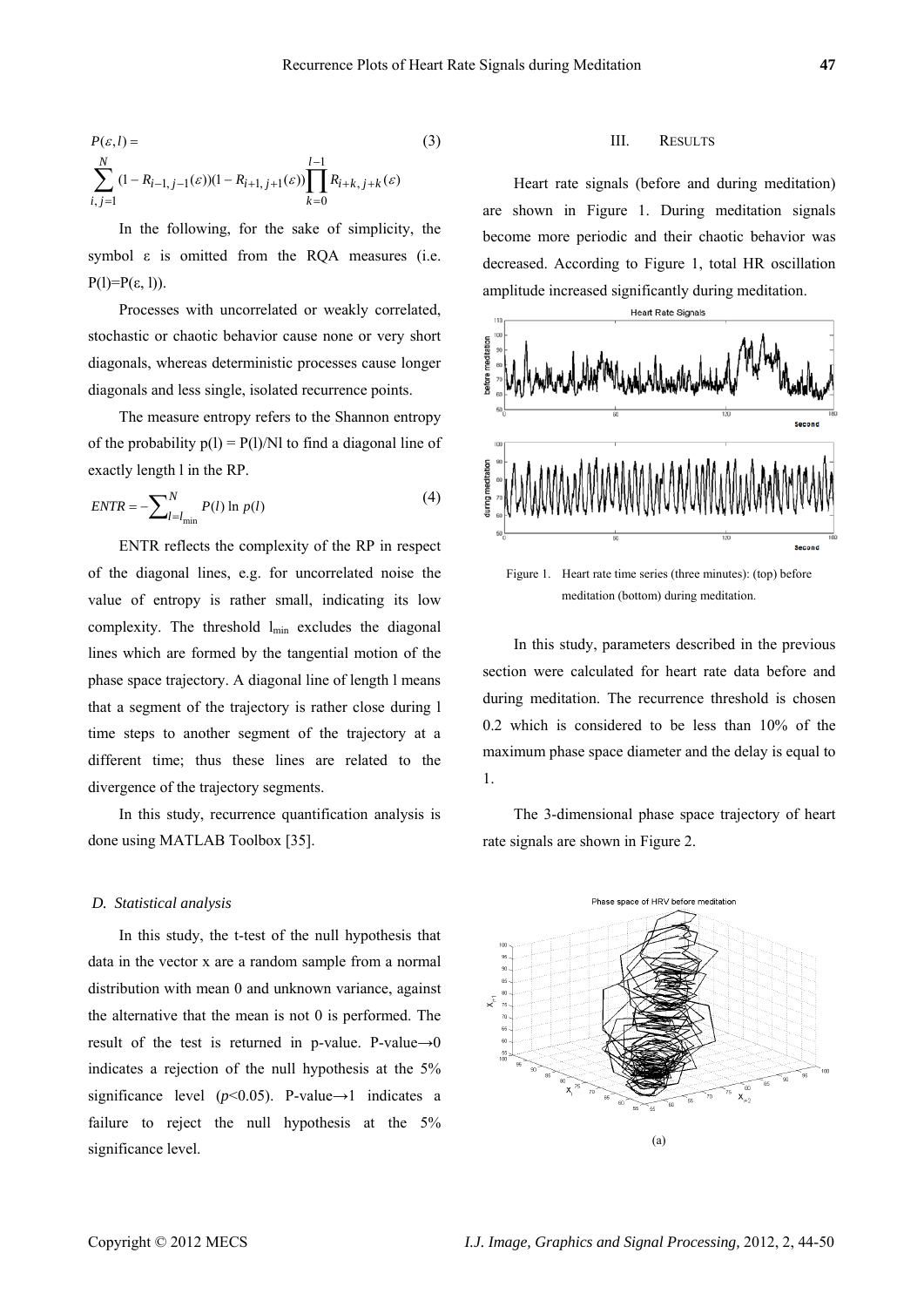

Figure 2. Three-dimensional phase space trajectory of HR signals (one minute):

#### (a) before meditation (b) during meditation

The spread of the phase space plot is different for various psychological states. The phase space trajectory becomes much more periodic during meditation. In general, the figure shows that the signal trajectories before meditation are highly chaotic, i.e. they have the appearance of randomly scribbled lines with no obvious pattern (Figure 2(a)). In other words, the attractor has a chaotic nature before meditation. However, during meditation, the trajectories are less chaotic, and exhibit a more regular motion (Figure 2(b)). Thus, it can be inferred that the signals have a more periodic type characteristic.

Figures 3 present recurrence plots for two different states: before meditation and during meditation.





Figure 3. Recurrence plots for two different states: Diagonals mark similar local evolution of different parts of the trajectory; horizontal and vertical black lines occur when states do not change for some time (laminar states).

#### (a) before meditation (b) during meditation

 The plots show that different states influence the structure in the recurrence plots drastically. The RP from before meditation heart rate time series shows big black rectangles. However, during meditation, there are small rectangular patches which rather look like the RP of the more periodic motion. In addition, single, isolated recurrence points can occur if states are rare, if they persist only for a very short time, or fluctuate strongly (Figure 3(a)).

Following the method described in the previous section, the entropy values of all signals in the database are computed. As the threshold should not exceed 10% of the mean or the maximum phase space diameter, it is selected to be 0.2. The delay is one and the length of window for calculating this measure is 500. Figure 4 shows the entropy of heart rate signals in two states: before meditation and during meditation. This index showed significant changes. The average value of the entropy is about 0.82 before meditation and it is about 1.22 during meditation. The increment of this value (*p*<0.05) indicates that signals become less chaotic, and their dimensionality decrease during meditation.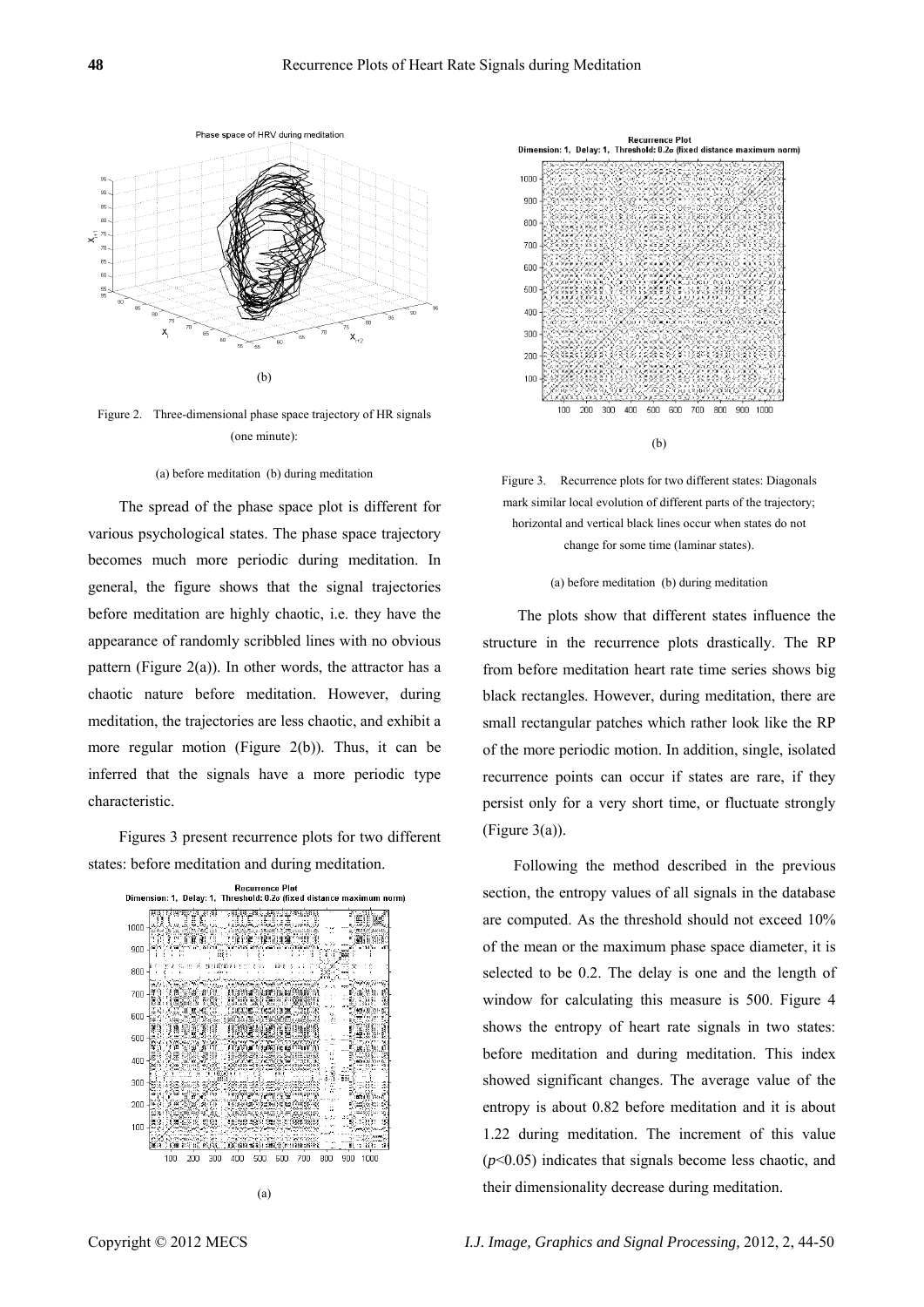



(a) before meditation (b) during meditation

#### IV.DISCUSSION

This study focused on method based on recurrence quantification analysis, capable of identifying entropy as a measure of complexity. Heart rate signals of eight subjects during specific psychophysiological state were analyzed. Having first obtained a basic understanding of the heart rate characteristics by performing time series analyses such as phase space, the detailed dynamic properties of the signals have been analyzed using the recurrence plot and the entropy property.

It has shown that total HR oscillation amplitude increased significantly during meditation (Figure 1). The phase space trajectory analysis (Figure 2) indicates that the signal trajectories are highly chaotic before meditation. However, during meditation, the trajectories are less chaotic, and exhibit a more periodic characteristic.

It has shown that the recurrence plot contains relevant information about the dynamics of the system under consideration. The RP from before meditation heart rate time series shows big black rectangles. However, during meditation, there are small rectangular patches which rather look like the RP of the more periodic motion. In addition, single, isolated recurrence points indicate that states are rare; they persist only for a very short time, or fluctuate strongly. In other words, abrupt changes in the dynamics as well as extreme events cause white areas or bands in the RP (Figure 3(a)). RP allows finding and assessing extreme and rare

In previous studies, applying the RPs, it was

meditation.

inferred that the dimensionality and entropy of the heart rate variations decrease during a significant cardiac event like myocardial infarction or ventricular tachycardia [15,22].

events easily by using the frequency of their recurrences. It has shown that (Figure 4) the average entropy values are increased during meditation  $(p<0.05)$ , which indicates that signals become less chaotic during meditation. It is assumed that these differences illustrate a different role of autonomic regulation during

#### V. CONCLUSION

Overall, the present results reveal that the heart rate signal changes from a complex, chaotic behavior before meditation, to a low-dimensional chaotic state and quasi-periodic during meditation itself. This can be due to decreased nonlinear interaction of variables in meditation states and may be related to increased parasympathetic activity and increase of relaxation state. This result on heart rate was similar to that in our previous meditation study [3].

The results show that nonlinear analysis of time series have a potential to find the exact and hidden changes of signals which can't found in linear methods. In conclusion, this study has demonstrated that the recurrence quantification analysis based complexity measures could play an important role in analyzing the heart rate signals during meditation and also provides us with a sensitive tool for the study of complex systems.

#### **REFERENCES**

- [1] Rubia K. (2009). The neurobiology of meditation and its clinical effectiveness in psychiatric disorders. *Biological Psychology*, 82, 1-11.
- [2] Henry A., Lovell N. (1999). Nonlinear dynamics time series analysis, in: M. Akay (Eds.), Nonlinear biomedical signal processing - dynamic analysis and modeling. John Wiley & Sons-IEEE Press. Hanover, New Hampshire, 1- 39.
- [3] Goshvarpour A., Goshvarpour A., Rahati S. (2011). Analysis of lagged Poincare plots in heart rate signals